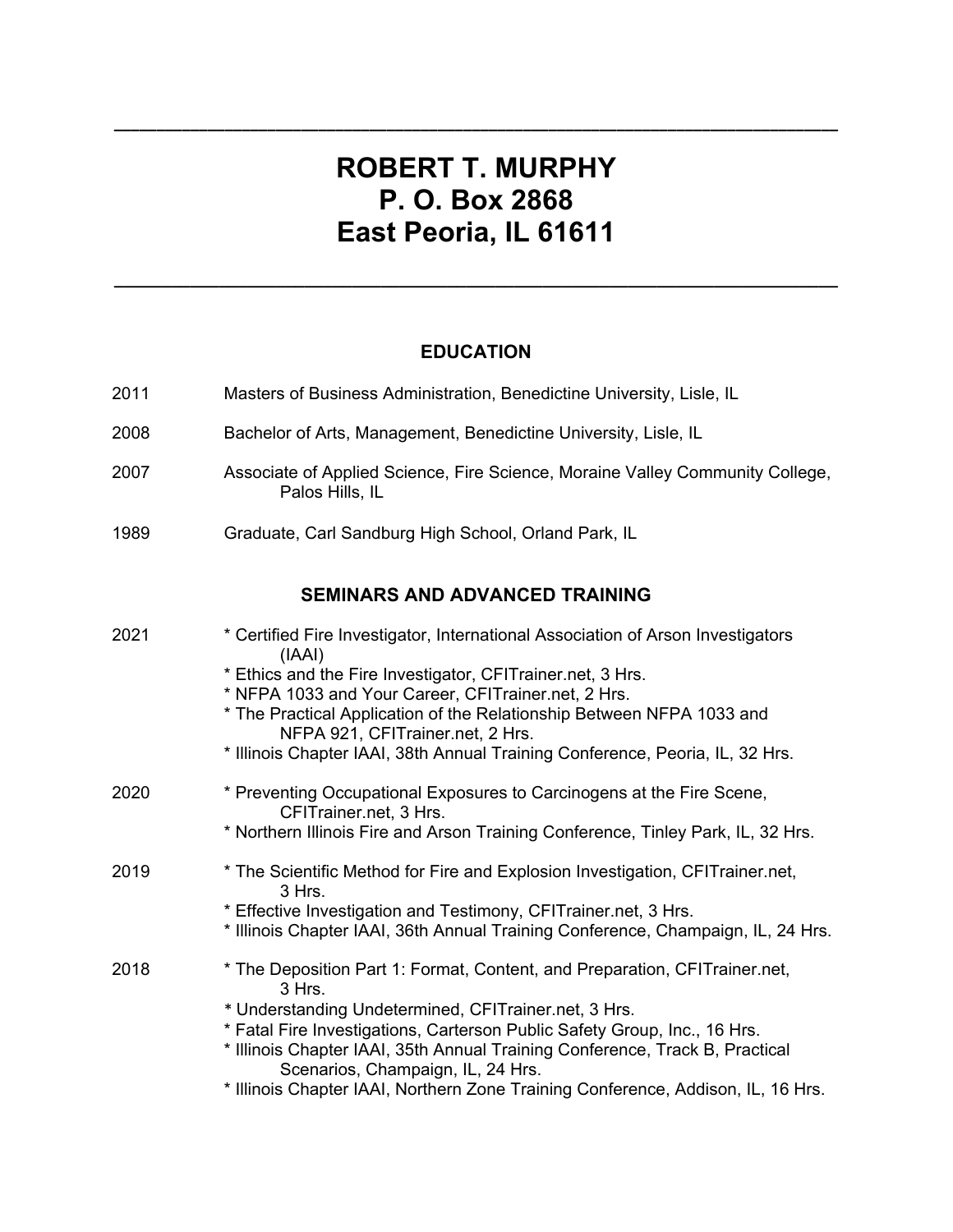| 2017 | * Illinois Chapter IAAI, 34th Annual Training Conference, Champaign, IL, 28 Hrs.<br>* Illinois Chapter IAAI, Northern Zone Training Conference, Burlington, IL,<br>16 Hrs.                                                                                                                                                                                                                                                                                                                                                                                                                                                                                                                                                                                                                                                                                                                                                                                                                                                                                                                                                                                                                                                                                                                                                                                                                                                                                                                                                                                                                                                                                                                                                                                                     |
|------|--------------------------------------------------------------------------------------------------------------------------------------------------------------------------------------------------------------------------------------------------------------------------------------------------------------------------------------------------------------------------------------------------------------------------------------------------------------------------------------------------------------------------------------------------------------------------------------------------------------------------------------------------------------------------------------------------------------------------------------------------------------------------------------------------------------------------------------------------------------------------------------------------------------------------------------------------------------------------------------------------------------------------------------------------------------------------------------------------------------------------------------------------------------------------------------------------------------------------------------------------------------------------------------------------------------------------------------------------------------------------------------------------------------------------------------------------------------------------------------------------------------------------------------------------------------------------------------------------------------------------------------------------------------------------------------------------------------------------------------------------------------------------------|
| 2016 | * Illinois Chapter IAAI, 33rd Annual Training Conference, Champaign, IL, 28 Hrs.<br>* Illinois Chapter IAAI, Northern Zone Training Conference, Hoffman Estates, IL,<br>16 Hrs.                                                                                                                                                                                                                                                                                                                                                                                                                                                                                                                                                                                                                                                                                                                                                                                                                                                                                                                                                                                                                                                                                                                                                                                                                                                                                                                                                                                                                                                                                                                                                                                                |
| 2015 | * Wildland Fires Investigation, CFITrainer.net, 5 Hrs.<br>* Investigating Natural Gas Systems, CFITrainer.net, 3 Hrs.<br>* Fundamentals of Residential Building Construction, CFITrainer.net, 3 Hrs.<br>* The Potential Value of Electronic Evidence in Fire Investigations,<br>CFITrainer.net, 4 Hrs.<br>* Post Flashover Fires, CFITrainer.net, 4 Hrs.<br>* Physical Evidence at the Fire Scene, CFITrainer.net, 4 Hrs.<br>* Vacant and Abandoned Buildings: Hazards and Solutions, CFITrainer.net,<br>4 Hrs.<br>* The HAZWOPER Standard, CFITrainer.net, 4 Hrs.<br>* Search and Seizure, CFITrainer.net, 4 Hrs.<br>* Residential Electrical Systems, CFITrainer.net, 4 Hrs.<br>* Managing Complex Fire Scene Investigations, CFITrainer.net, 4 Hrs.<br>* Investigating Fatal Fires, CFITrainer.net, 4 Hrs.<br>* Motive, Means, and Opportunity: Determining Responsibility in an Arson Case,<br>CFITrainer.net, 4 Hrs.<br>* Investigating Motor Vehicle Fires, CFITrainer.net, 4 Hrs.<br>* Insurance and the Fire Investigation, CFITrainer.net, 4 Hrs.<br>* Introduction to Evidence, CFITrainer.net, 4 Hrs.<br>* Electrical Safety, CFITrainer.net, 3 Hrs.<br>* Evidence Examination: What Happens at the Lab?, CFITrainer.net, 4 Hrs.<br>* Documenting the Event, CFITrainer.net, 4 Hrs.<br>* Digital Photography and the Fire Investigator, CFITrainer.net, 4 Hrs.<br>* Critical Thinking Solves Cases, CFITrainer.net, 4 Hrs.<br>* Charleston Sofa Super Store Fire, CFITrainer.net, 4 Hrs.<br>* Arc Mapping Basics, CFITrainer.net, 4 Hrs.<br>* Basic Electricity, CFITrainer.net, 4 Hrs.<br>* The Impact of Ventilation in Building Structures on Fire Development,<br>CFITrainer.net, 4 Hrs.<br>* An Analysis of The Station Nightclub Fire, CFITrainer.net, 4 Hrs. |
| 2012 | * Certified Juvenile Fire Interventionist, Office of the Illinois State Fire Marshal<br>* How First Responders Impact the Fire Investigation, CFITrainer.net, 2 Hrs.<br>* Advanced Origin and Cause Training, South Suburban Fire Investigation Task<br>Force, 40 Hrs.                                                                                                                                                                                                                                                                                                                                                                                                                                                                                                                                                                                                                                                                                                                                                                                                                                                                                                                                                                                                                                                                                                                                                                                                                                                                                                                                                                                                                                                                                                         |
| 2006 | * Illinois Chapter IAAI, Northern Zone Training Conference, Frankfort, IL, 16 Hrs.                                                                                                                                                                                                                                                                                                                                                                                                                                                                                                                                                                                                                                                                                                                                                                                                                                                                                                                                                                                                                                                                                                                                                                                                                                                                                                                                                                                                                                                                                                                                                                                                                                                                                             |
| 2004 | * Certified Fire Investigator, Office of the Illinois State Fire Marshal                                                                                                                                                                                                                                                                                                                                                                                                                                                                                                                                                                                                                                                                                                                                                                                                                                                                                                                                                                                                                                                                                                                                                                                                                                                                                                                                                                                                                                                                                                                                                                                                                                                                                                       |